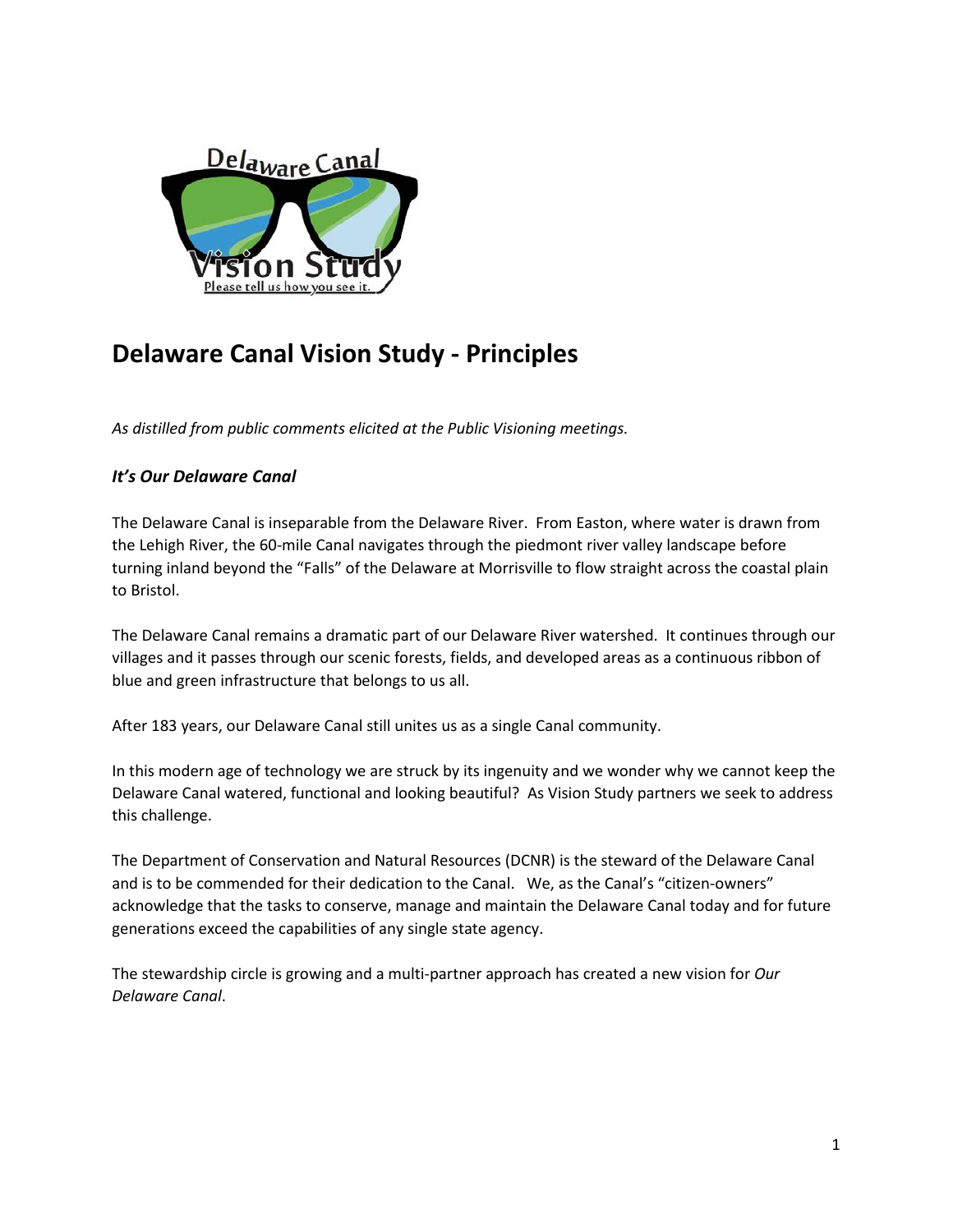## *It's About the Water*

It was always about water. The Delaware Canal was created in 1832 as a "water road" in a time when dirt roads were impassible for much of the year. Canal engineers intercepted local streams and water from the Lehigh and Delaware Rivers to flood a "channel."

Of all the American canals, the Delaware Canal is the only one that remains functional. It demonstrates an early approach to watershed management for commercial and civic purposes. From its' first day of operation, the Delaware Canal's water was a precious resource. It still is.

Today, the public expects the Delaware Canal to be a modern recreation facility that provides habitat and a land and water trail.

However, the financial formula that originally supported the Canal is now reversed. Cargo once paid for the costs to maintain the waterway. Can water now be part of the equation to fund maintenance of today's recreation and conservation assets?

Our challenge is to envision the Delaware Canal as a valuable multi-purpose resource and manage it for public benefit. Does a watered Canal need only be an expense to the state, or can it also help generate revenue to pay for its' upkeep?

And if the water of the Delaware Canal is an essential asset, how do we manage it in the 21st Century?

#### *Conserving Our National Landmark*

A National Historic Landmark designation is the highest recognition for an American historic resource and defines its conservation values.

The "Landmark" status of the Delaware Canal, combined with its state ownership, provides protection through multiple agency jurisdictions. Yet, even this level of protection does not guarantee its conservation or vitality. We seek to guard Our Delaware Canal Landmark from negative impacts through an active partnership process with local, state and federal agencies and governments.

One important way to protect the Delaware Canal and ensure its long-term conservation is to acknowledge its civic importance and to make it a focus of a pro-active and robust regional conversation. Policies about appropriate economic development, and quality of life – including the Canal's contributions to: cultural resources; water supply and quality; green infrastructure; recreation; stormwater management; fire protection; natural habitats; land uses; and civic life; need to be developed and implemented. The Delaware Canal began operation as practical environmental infrastructure. It still is.

The 1974 National Landmark nomination states:

*"The Delaware Canal retains most of its integrity. It contains water from Easton to Bristol; i.e., throughout most of its original length…Throughout almost all its length the Delaware Canal runs*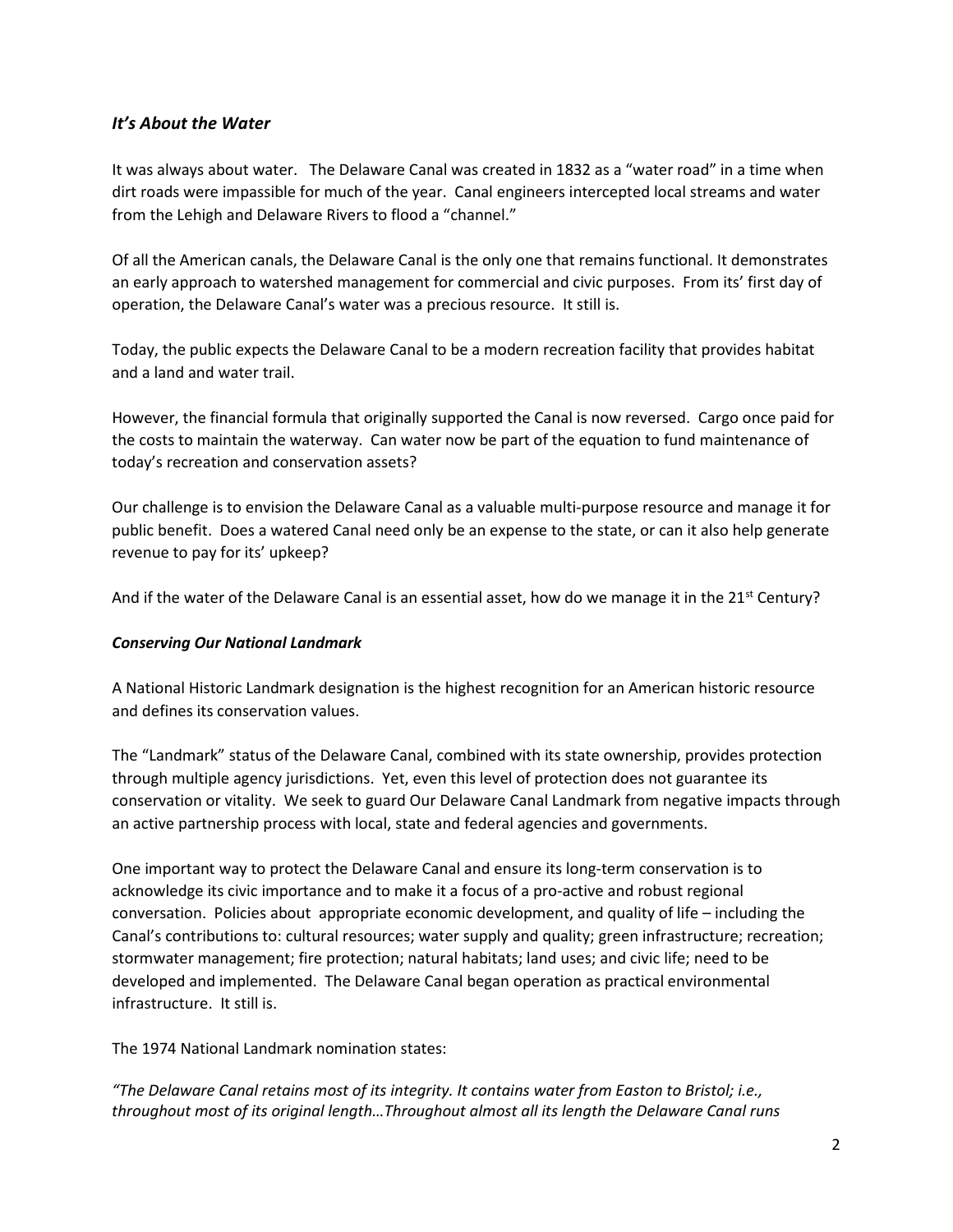*alongside the Delaware River...its significance illustrat[es]…the canal era... history of transportation in the United States."*

Within the context of the landmark status, water is the historic transportation medium that defines the essence of the Delaware Canal's historic significance. The capability of the Delaware Canal to be fullywatered demonstrates its continued integrity as a historic waterway system - including its alignment and towpath. Revered historic artifacts, including: the locks, bridges, gates, berms and aqueducts were all designed to manage water. The palette of original construction materials remains central to conservation. Conserving the character of the surrounding historic communities maintains the context of the landmark. Caring about the water informs all aspects of Delaware Canal conservation.

#### *A Network of Trails and Connections*

In 1831 the Delaware Canal was a remote location. However, it was soon to become a primary transportation and economic corridor that operated for 99 years. As the bicentennial of the Delaware Canal approaches, "networks" of all kinds define our 21<sup>st</sup> Century life. The Delaware Canal continues to serve as a major "trunk" that connects to a regional web of trails, open spaces, environmental and infrastructure systems, economies, communities, and cultures. It is also a component of The Circuit, a 300 mile bicycle and pedestrian trail network that is poised to become a 750 mile system connecting the Greater Philadelphia area.

The Delaware Canal attracts people from near and far, and brings them into intimate contact with the Delaware River environment that is unique in America.

The waterway and towpath pass through small communities and run through our hallowed Washington's Crossing Historic Park. From many locations, the Delaware Canal provides vantage points for eagle watching within the state park that runs along the entire eastern side of Pennsylvania. The Delaware Canal intersects with towns, roads, parks, and other trails to serve critical roles in advancing public health; connecting people to history, culture and each other; revealing diverse ecological and geological systems; and opening up economic possibilities for us all.

## *Stewards of the Canal and River*

Segments of the Lower Delaware River (between Easton and Morrisville) are included in the National Wild and Scenic Rivers program and the Delaware Canal is specifically identified as a major resource under that designation. The physical and social connections between the Delaware Canal and Delaware River are critical to the long-term health and prosperity of the Canal communities and the entire Delaware Valley region.

Managing the Delaware River as it rises and falls affects the Delaware Canal. Protecting the Delaware River helps to protect the Delaware Canal water supply; its water quality; its physical features; our lifeline roads and public infrastructure within the floodplain, and our nearby private properties.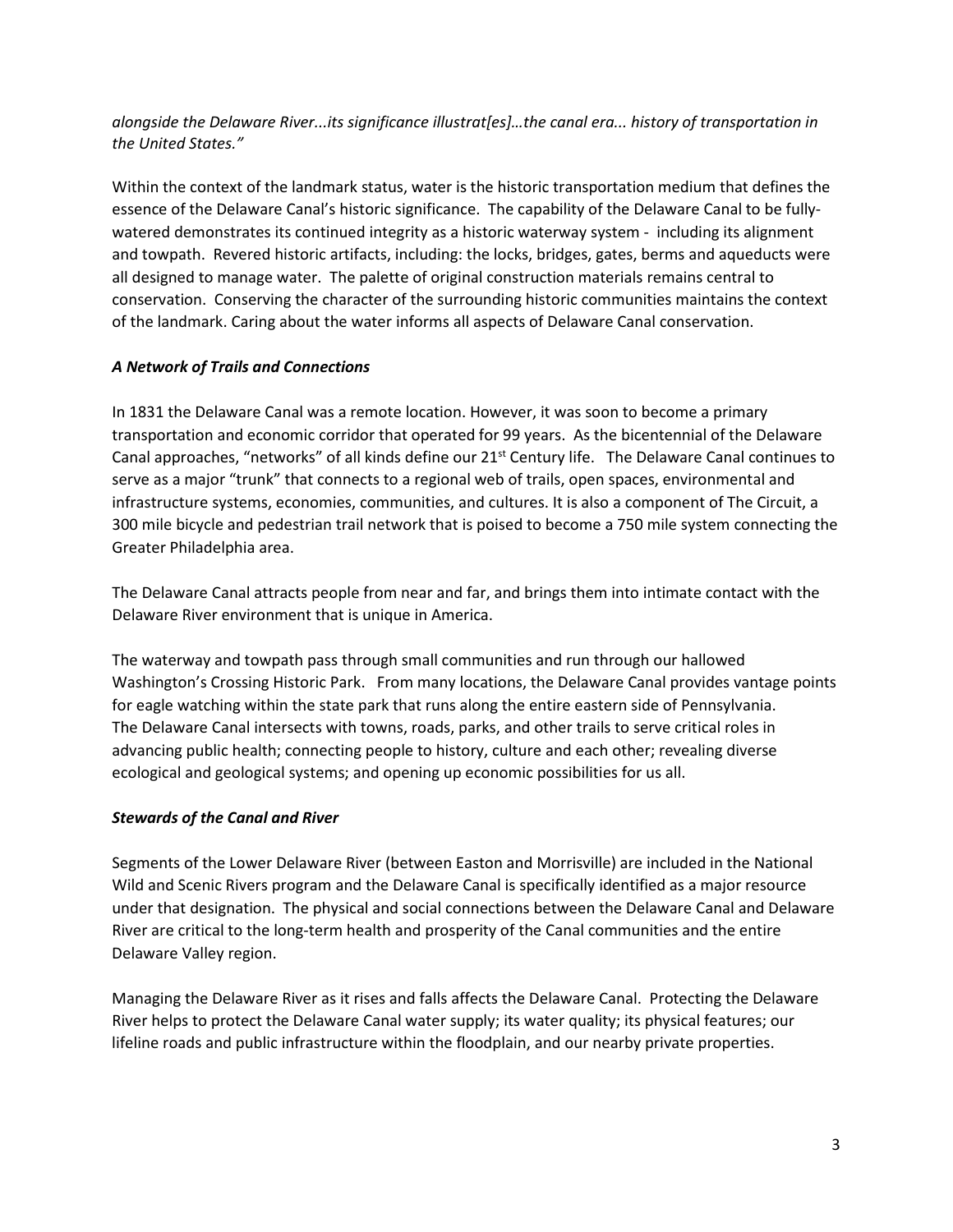Investment in the Delaware Canal means wise Delaware River management to protect our public and private assets. Environmental stewardship of the Delaware Canal Landmark and its watershed is essential to sustaining the Lower Delaware National Wild and Scenic River designation.

# *A Park of Many Users*

Today, the Delaware Canal and Towpath are used heavily for recreation and are capable of serving more people. This resource is an integral part of a larger eastern Pennsylvania trail network. Everyone benefits when the park is well-maintained, attractively programmed, and cherished as an inviting place. Non-human species benefit as well since the Delaware Canal also serves as a waterway habitat, migration corridor, and a water source for life.

DCNR supports this Vision Study as a tool to explore the relationships between the Delaware Canal and resources outside limited park boundaries and stretched state budgets. A united vision that is drawn from a wide variety of stakeholder voices will enable partners to comprehensively and systematically address compelling practical issues such as: public access locations; parking; toilets; shelter, refreshments, and information.

Public expectations extend beyond the basic functions of normal park management. As a linear amenity that connects cultural centers, the Delaware Canal and Towpath have evoked suggestions from multiple communities to integrate: tourism, recreation, arts and culture, special events, education, and preserve their character as an irreplaceable natural refuge from the pace of contemporary life.

The Delaware Canal is an iconic symbol of our region's culture.

## *We're All in this Together*

The Delaware Canal is managed by DCNR with its finite share of the state parks budget. However, the Delaware Canal is unique in its structural and operational complexities within the state park system.

In today's world of shrinking public resources, successful public-private partnerships are one way to supplement public budgets and provide critical public benefits. We must welcome and explore new ideas for new or private funding including in-kind resources such as technical assistance from the Army Corps of Engineers. Ultimately, each idea needs to be assessed for its effectiveness, costs, and how it might impact the future of the Delaware Canal.

The visioning process begins a new chapter of strategies for the long-term maintenance and financial sustainability of the Delaware Canal. Continuing transparent public discussions is essential for the next phases of feasibility and master planning. Additional studies may be needed to determine whether and to what extent an idea may be feasible. This approach seeks both near-term improvements and long term partnership solutions.

In the coming months, please continue working with us as this process evolves.

*It's Our Delaware Canal.*